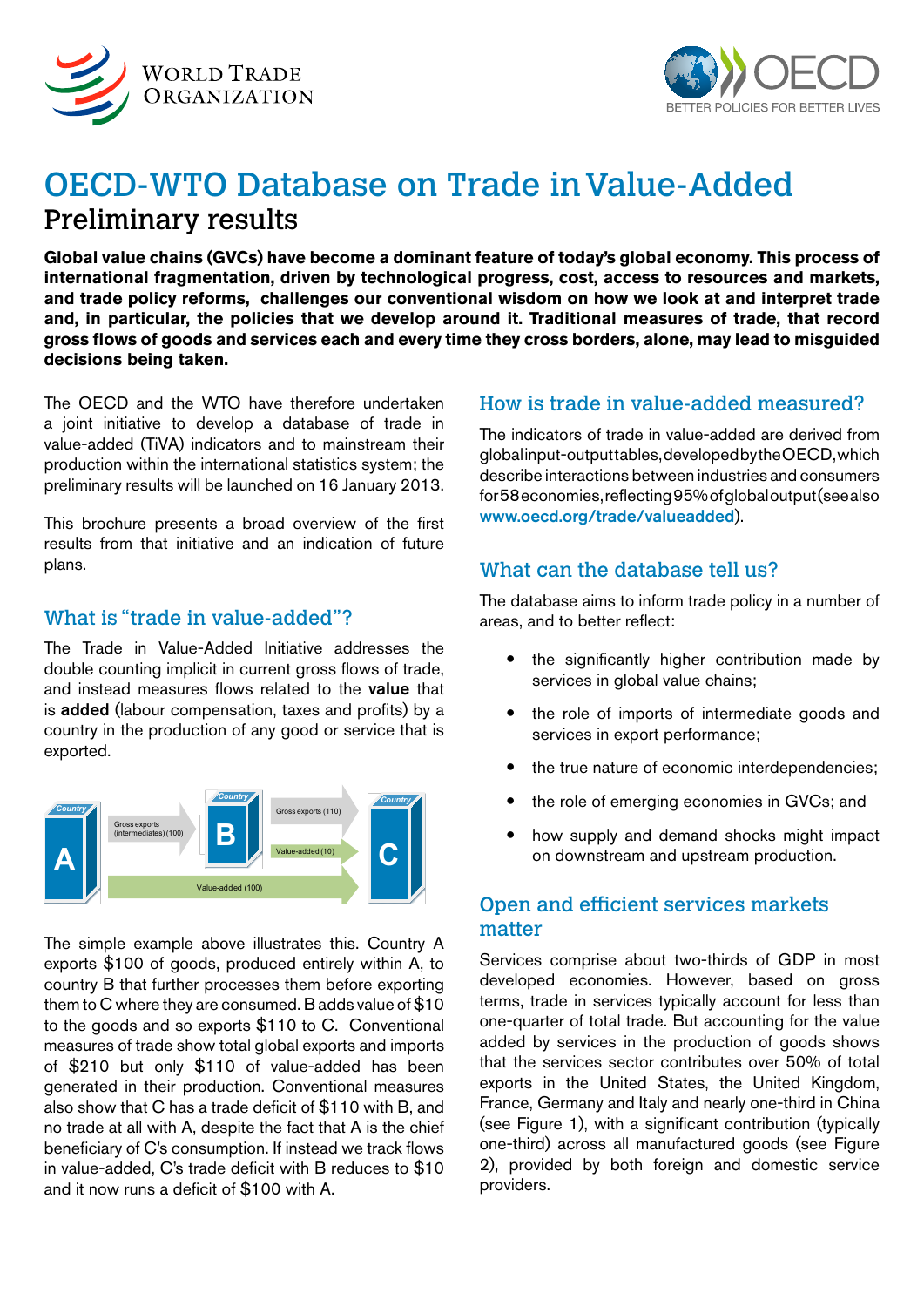



In France, for example, over half of the domestic valueadded generated in producing transport equipment originates in the French services sector.

#### Exports require imports

To improve productivity and remain competitive in a world dominated by GVCs requires access to efficient imports of intermediate goods as well as services.



Between one-third to half of the total value of exports of transport parts and equipment by most major producers originated abroad in 2009 (see Figure 3), reflecting the emergence of regional production hubs. In the US and Japan, the shares were only about one-fifth, reflecting their larger scope to source inputs from domestic providers but this was also the case for Italy, possibly reflecting efficient upstream domestic networks of small and medium enterprises. Interestingly, in 2009,

Germany exported 25% more than the United States in gross terms but only 5% more in value-added terms.

Similar patterns emerge in other sectors. For example, in China and Korea, the world's largest exporters of electronic goods in 2009, the foreign content of exports of these products was about 40% (see Figure 4). In Mexico, the share was over 60%.



# And significant shares of intermediate imports are used to produce exports

In most economies, around one-third of intermediate imports are destined for the export market. Not surprisingly, typically, the smaller the economy the higher the share, but even in the United States and Japan these shares are 15% and 20% respectively at the total economy level, with higher incidence of intermediate imports in some highly integrated industries. In Japan, for example, nearly 40% of all intermediate imports of transport equipment end up in exports.



In most other countries, the share of intermediate imports embodied in exports is significantly higher. In Hungary, for example, two-thirds of all intermediate imports are destined for the export market after further processing, with the share reaching 90% for electronic intermediate imports. In China, Korea and Mexico around threequarters of all intermediate imports of electronics are embodied in exports. The TiVA database also shows that close to 85% of China's intermediate imports of textile products end up in exports.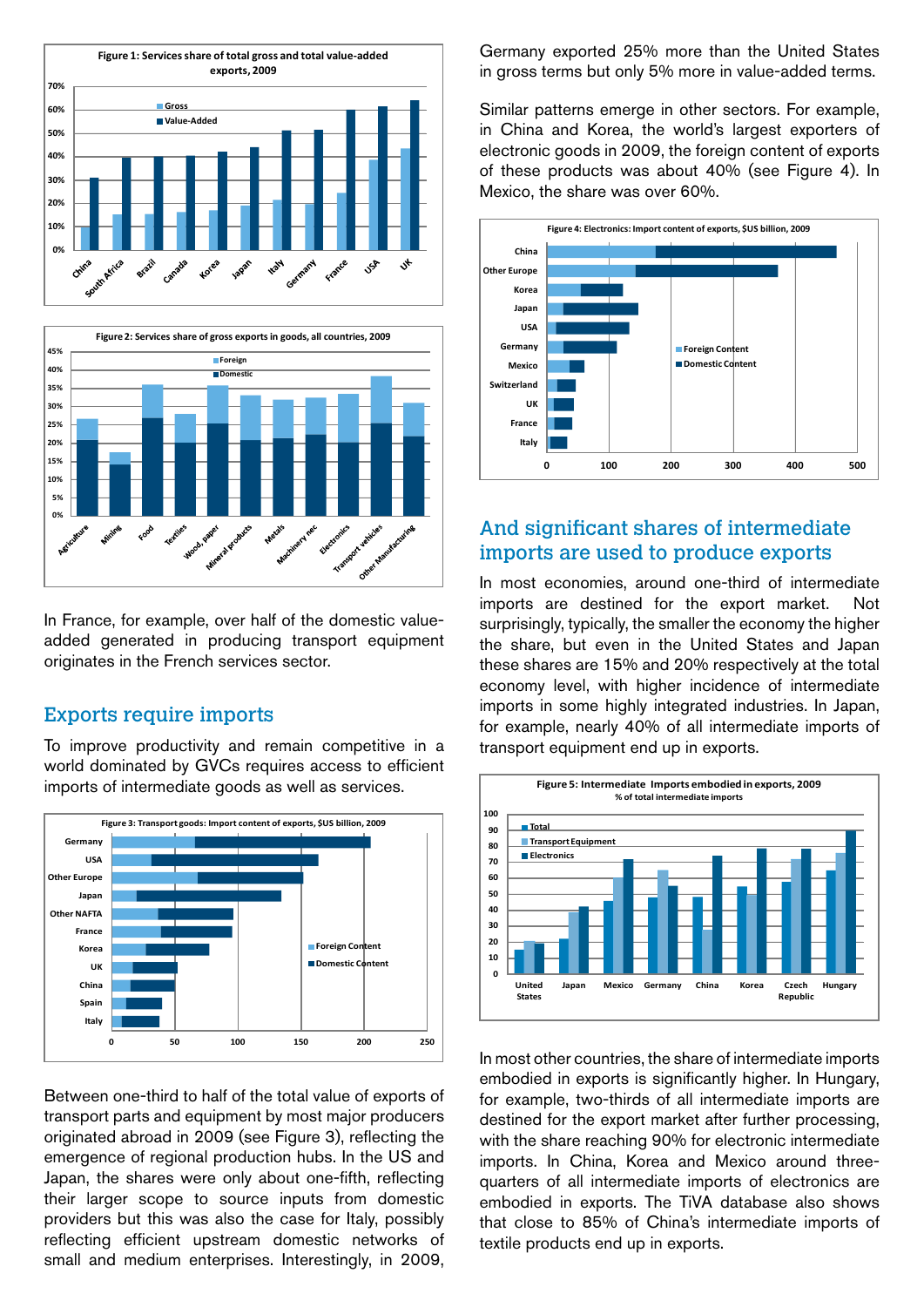# Intermediate imports often embody a country's own (returned) domestic valueadded

Imports can also contain "returned" value-added that originated in the importing country. In the United States, for example, nearly 5% of the total value of imported intermediate goods reflects US value-added (see Figure 6). In China the equivalent shares are close to 7%.



For electronic goods, Chinese intermediate imports contain over 12% of "returned" Chinese domestic valueadded, and Korean intermediate imports contain close to 5% of "returned" Korean domestic value-added.

# What you see is not what you get: Trade patterns change

Bilateral trade balance positions can change significantly when measured in value-added terms, although the total trade balance is unaffected. China's bilateral trade surplus with the United States was over US\$ 40 billion (25%) smaller in value-added terms in 2009, for example (and 30% smaller in 2005). This partly reflects the higher share of US value-added imports in Chinese final demand (see Figure 7) but also the fact that a significant share (one-third) of China's exports reflect foreign content - the "Factory Asia" phenomenon.

For example, significant exports of value-added from Korea and Japan pass through China on their way to final consumers, resulting in significantly smaller Chinese trade deficits with these countries but also typically higher Japanese and Korean trade surpluses with other countries. Similarly, Korea's significant trade deficit with Japan in gross terms almost disappears when measured in value-added terms.



# Database content

The current release includes data for 40 countries (all OECD countries, Russia, Brazil, China, India, Indonesia and South Africa) covering 2005, 2008 and 2009, with a breakdown into 18 industries. Indicators in the database include:

- gross exports by industries broken down into their domestic and foreign content, with the domestic content split into three (direct, indirect and re-imported) components and the foreign content broken down by source country;
- services content of gross exports by exporting industry (broken down by foreign/domestic origin);
- bilateral trade balances based on flows of valueadded embodied in domestic final demand;
- intermediate imports embodied in exports, as a per cent of total intermediate imports.

#### Future releases

This release reflects the first provisional estimates from this exercise. Future releases will see an expansion in: the number of countries covered and industry disaggregation; the time period covered, where work is planned to go back to 1995 data; the number of indicators; and degree of detail presented.

# Statistical quality

It is important to stress that the indicators shown in the TiVA database are **estimates**. Official gross statistics on international trade produced by national statistics institutions result in inconsistent figures for total global exports and total global imports; inconsistencies which are magnified when bilateral partner country positions are considered. The global input-output tables from which TiVA indicators are derived necessarily eliminate these inconsistencies, such as those that reflect different national treatments of re-exports and transit trade (e.g. through hubs such as the Netherlands and